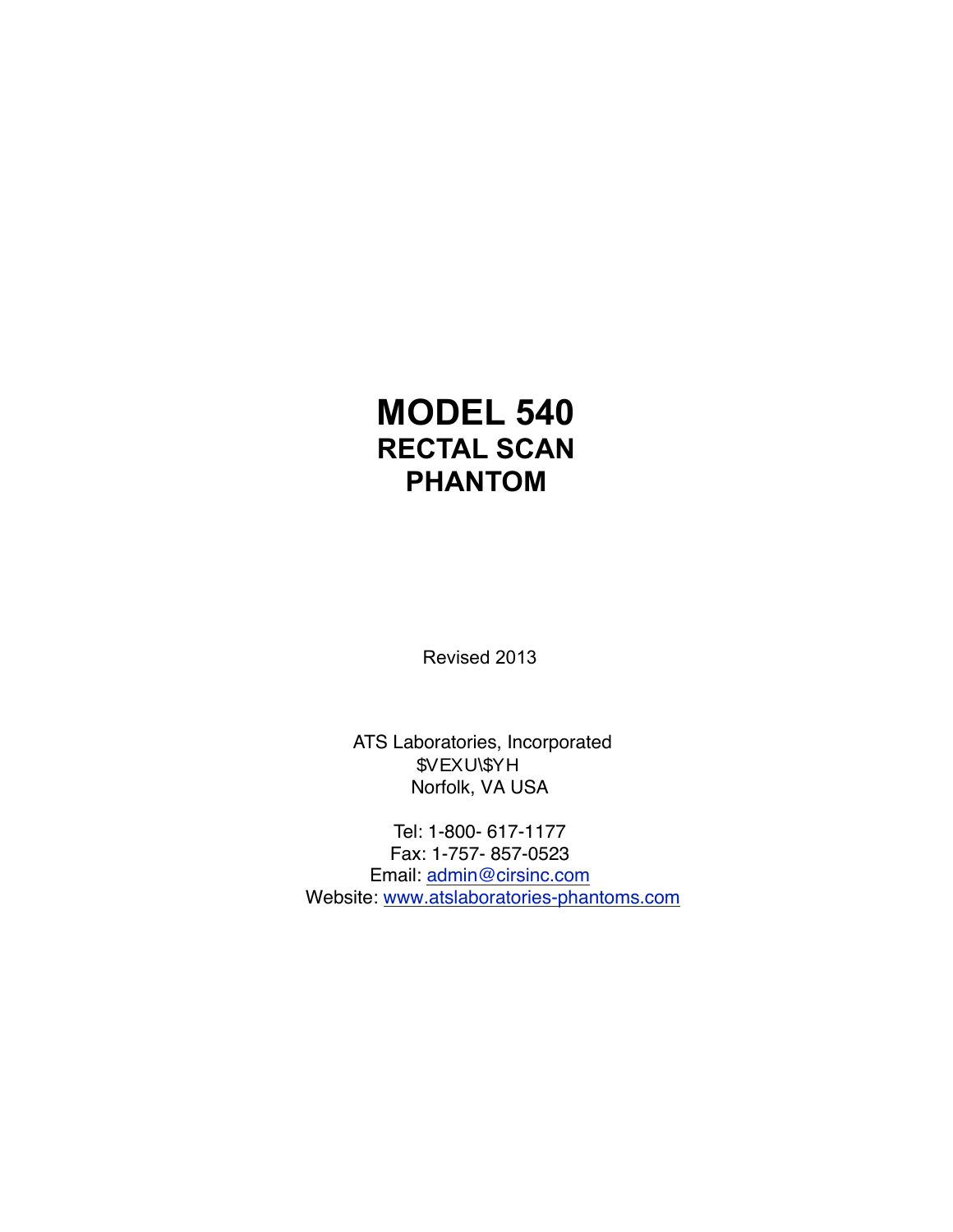#### **INTRODUCTION**

Quality assurance tissue-mimicking phantoms are used to evaluate the accuracy and performance of ultrasound imaging systems. The phantoms mimic the acoustic properties of human tissue and provide test structures within the simulated environment. They are essential to detect the performance changes that occur through normal aging and deterioration of system components. Routine equipment performance monitoring can reduce the number of repeat examinations, the duration of examinations and maintenance time.

This phantom is constructed of a rubber-based tissue-mimicking material developed by ATS Laboratories. This material extends the useful life of the phantom by avoiding problems due to melting, freezing, dehydration and breakage from dropping which are common with hydrogel (water-based) phantoms. By eliminating these problems, the durability, quality and reliability of this product is guaranteed for three years.

Most diagnostic imaging systems are calibrated for a sound velocity of 1,540 meters per second (mps), which is the assumed average velocity of sound through human soft tissue. The rubber-based tissue-mimicking material has a sound velocity of 1450 and 1473 mps at 0.5db/cm/Mhz and 0.7db/cm/Mhz respectively at room temperature  $(23^{\circ}C)$ .

The anechoic target structures have been physically positioned to compensate for the differences in the speed of sound, assuring accuracy of measurements. In those cases, in which the physical positioning of the targets has not been "positioned-compensated," a simple measurement conversion calculation has been provided. This calculation should be used when indicated in the test procedure.

#### **PRODUCT DESCRIPTION**

The Model #540 is designed to evaluate the performance of an imaging system's end-fired or bi-planar transrectal rotary probes. The phantom has an internal scanning cavity to permit the insertion of a rotary probe into the body of the phantom. The diameter of the scanning cavity is 3.5 cm (other sizes can be ordered upon request) at the top. The cavity is tapered to prevent artifacts due to reverberation. This feature permits a 360° image to be displayed.

The gray scale and anechoic target structures are positioned radially from the center of the scanning cavity. The center of the first anechoic target in each row is located 1.0 cm from the edge of the scanning wall. Subsequent targets are spaced 1.0 cm center to center, except for the 8.0 mm targets, which are spaced at 2.0 cm intervals. The center of the scanning cavity is eccentric to the center of the phantom, as a result there are different numbers of targets in each row.

#### **TESTS PERFORMED**

- Focal Zone
- Sensitivity
- Functional Resolution
- Definition and Fill-in
- **Gray Scale**
- Displayed Dynamic Range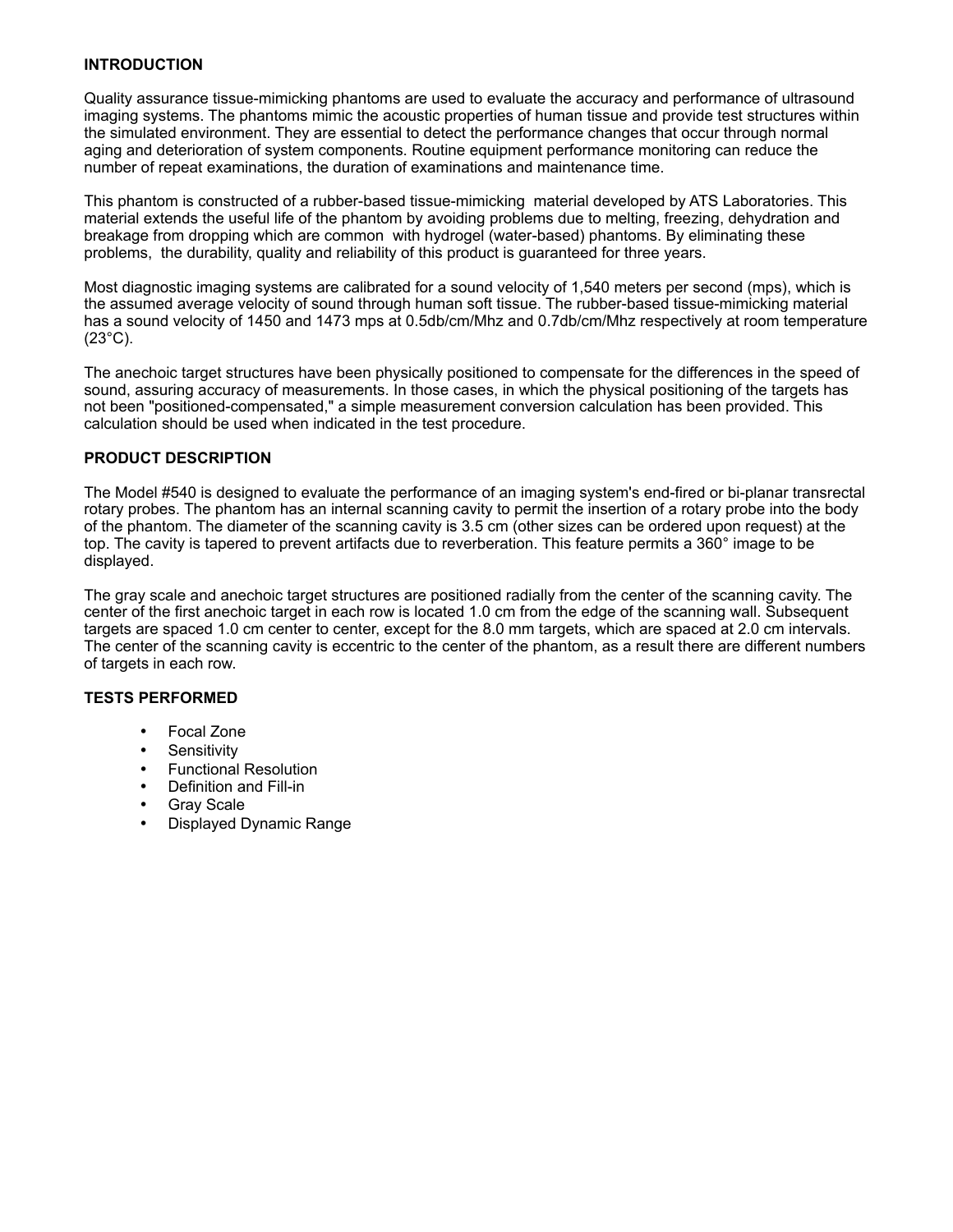## **SPECIFICATIONS**

## **GENERAL**

| <b>Overall Diameter:</b> | 18.2 cm <sup>*</sup> |
|--------------------------|----------------------|
| Height:                  | 8.4 cm <sup>*</sup>  |
| Weight:                  | 1.6 $Kq^*$           |
| Housing Material:        | Polyethylene         |
| Scanning Well:           |                      |
| Scan Well Diameter:      | 3.5 cm (Tapered)*    |

# **TISSUE MIMICKING MATERIAL**

| Type:                             | Urethane Rubber             |
|-----------------------------------|-----------------------------|
| Freezing Point:                   | $<$ -40 $^{\circ}$ C.       |
| Melting Point:                    | $>100^{\circ}$ C            |
| <b>Attenuation Coefficient**:</b> | 0.5 db/cm/Mhz $\pm$ 10.0%   |
| Speed of Sound:                   | 1450 m/s $\pm$ 1.0% at 23°C |

#### **ANECHOIC TARGET STRUCTURES**

| Type:          | Non-echogenic, cylindrical |
|----------------|----------------------------|
| Target Groups: | h                          |
| Depth:         | 1.0 to 8.0 cm              |

| Target          | Number of Interval |                  |
|-----------------|--------------------|------------------|
| <b>Diameter</b> | <b>Targets</b>     | Spacing          |
| $2.0$ mm        |                    | $1.0 \text{ cm}$ |
| 3.0 mm          |                    | $1.0 \text{ cm}$ |
| 4.0 mm          |                    | $1.0 \text{ cm}$ |
| 6.0 mm          | 7                  | $1.0 \text{ cm}$ |
| 8.0 mm          |                    | $2.0 \text{ cm}$ |

# **GRAY SCALE TARGET STRUCTURES**

| Type:              | Echogenic, cylindrical               |
|--------------------|--------------------------------------|
| Number of Targets: | 5                                    |
| Diameter:          | $20.0$ mm                            |
| Depth:             | 2.0 cm center to center $\pm$ 0.1 mm |
|                    |                                      |

Contrast relative to background material: +12 to -6 db

\*Nominal dimensions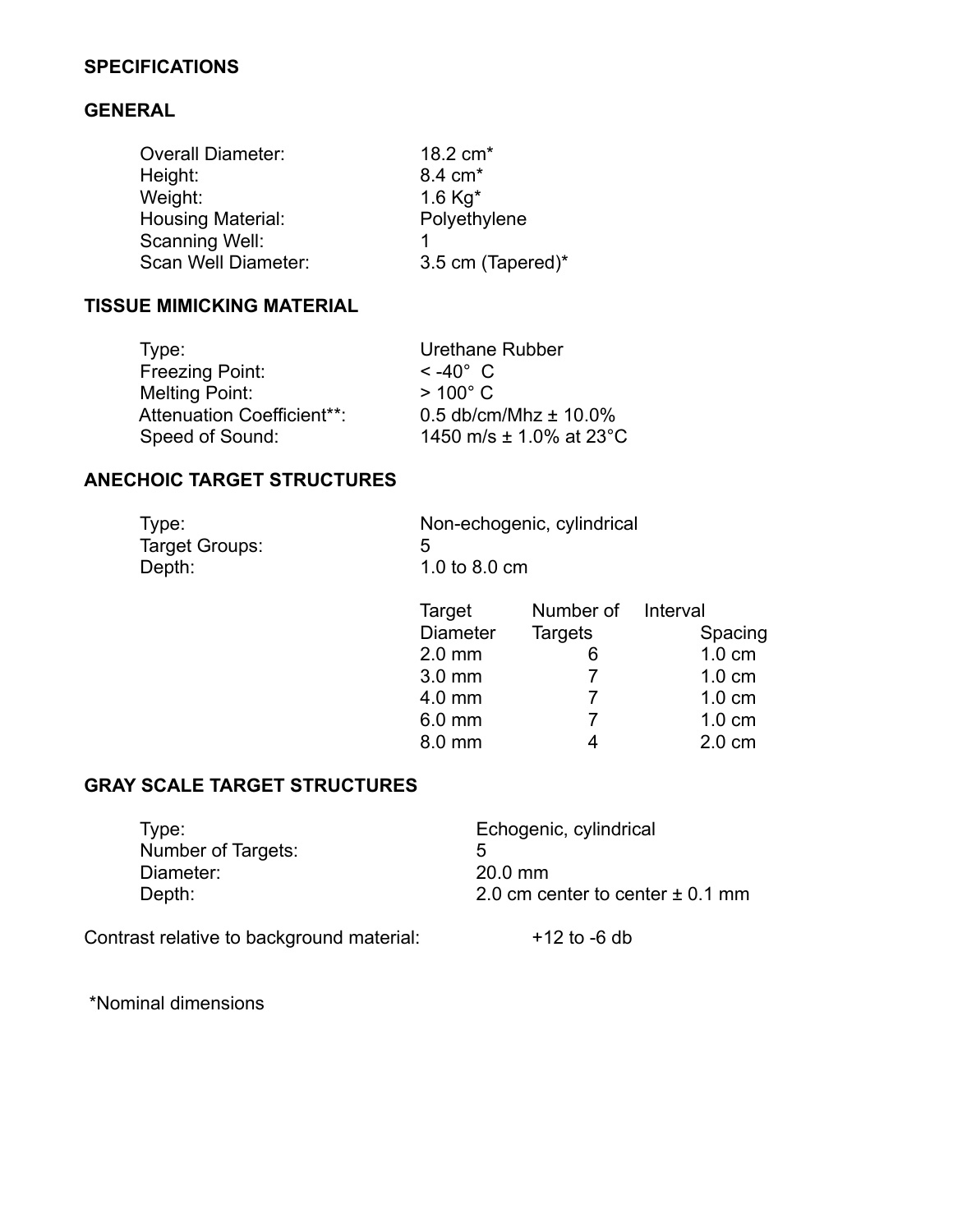# **Target Diagram**



# **FOCAL ZONE**

#### **Description and Reason For Testing**

The focal zone is the region surrounding the focal point in which the intensity and the lateral resolution is the greatest. Clinically, structures examined within the focal zone will provide the best diagnostic information obtainable. The focal zone can be affected by changes in the pulsing/receiving section of the imaging system or damage to the transducer.

#### **Test Procedure**

1. Place the phantom on a clean, flat surface with the internal scanning well positioned for use.

2. Fill the scanning well slowly with water to avoid introducing air bubbles.

3. Insert the transducer into the scanning well.

4. Adjust the instrument settings (TGC, output, etc.) to establish baseline values for "normal" liver scanning. If the bottom of the phantom is seen, adjust the gain settings until the image fades and goes entirely black at the bottom of the display. Record these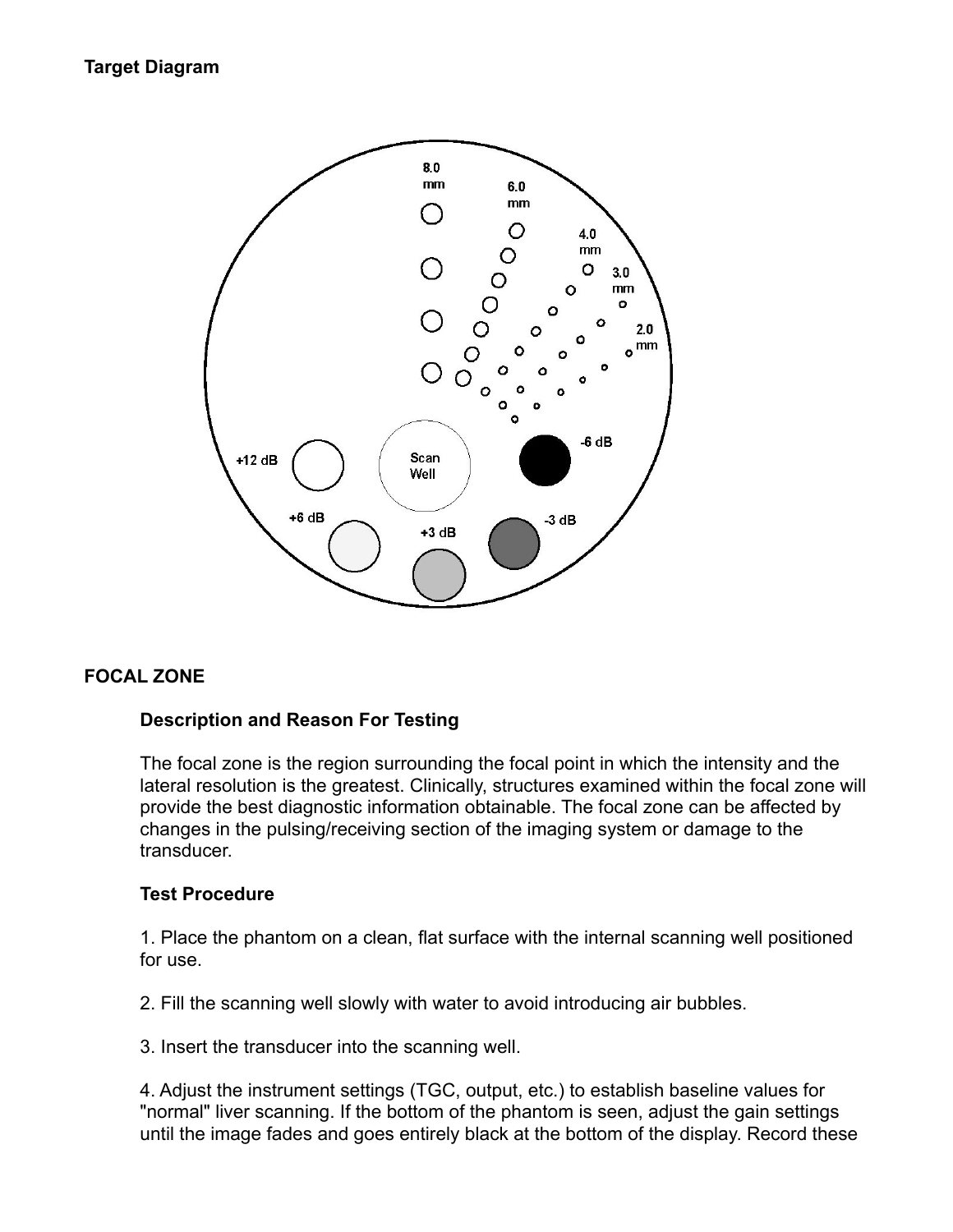settings on the quality assurance record. These setting should be used for subsequent testing.

5. Move the transducer slightly until the smallest anechoic group of targets is clearly displayed. Freeze the display and obtain a hard copy.

6. Examine the group of targets displayed, to determine which target is the most clearly displayed as compared to the adjacent targets. This target represents the focal zone. Using the electronic calipers, obtain a depth measurement of this target. You will note, the targets above and below this point become progressively fuzzier the further the target is positioned from the focal zone.

7. Document the depth of the focal zone on the quality assurance record.

## **Results**

The location of the focal zone should agree with the manufacturer's specifications and should not change with time. The changeable focal zones should be verified for proper operation of the multi-focal zone button. If changes occur corrective action should be considered.

# **SENSITIVITY (MAXIMUM DEPTH OF PENETRATION)**

## **Description and Reason For Testing**

The ability of an imaging system to detect and display weak echoes from small objects located at specified depths (penetration) is referred to as sensitivity. Clinically, weak reflecting echoes are commonly produced from internal structures of organs. Definition of these structures can be extremely important in the interpretation of the ultrasound findings.

Sensitivity can be affected by the pulser/receiver section of the system, the degree of focusing of the transducer, attenuation of the medium, depth and shape (geometry) of the reflecting object, and electromagnetic interference from the local surroundings.

#### **Test Procedure**

1. Place the phantom on a clean, flat surface with the internal scanning well positioned for use.

2. Fill the scanning well slowly with water to avoid introducing air bubbles.

3. Insert the transducer into the scanning well.

4. Adjust the instrument settings (TGC, output, etc.) to establish baseline values for "normal" liver scanning. If the bottom of the phantom is seen, adjust the gain settings until the image fades and goes entirely black at the bottom of the display. Record these settings on the quality assurance record. These setting should be used for subsequent testing.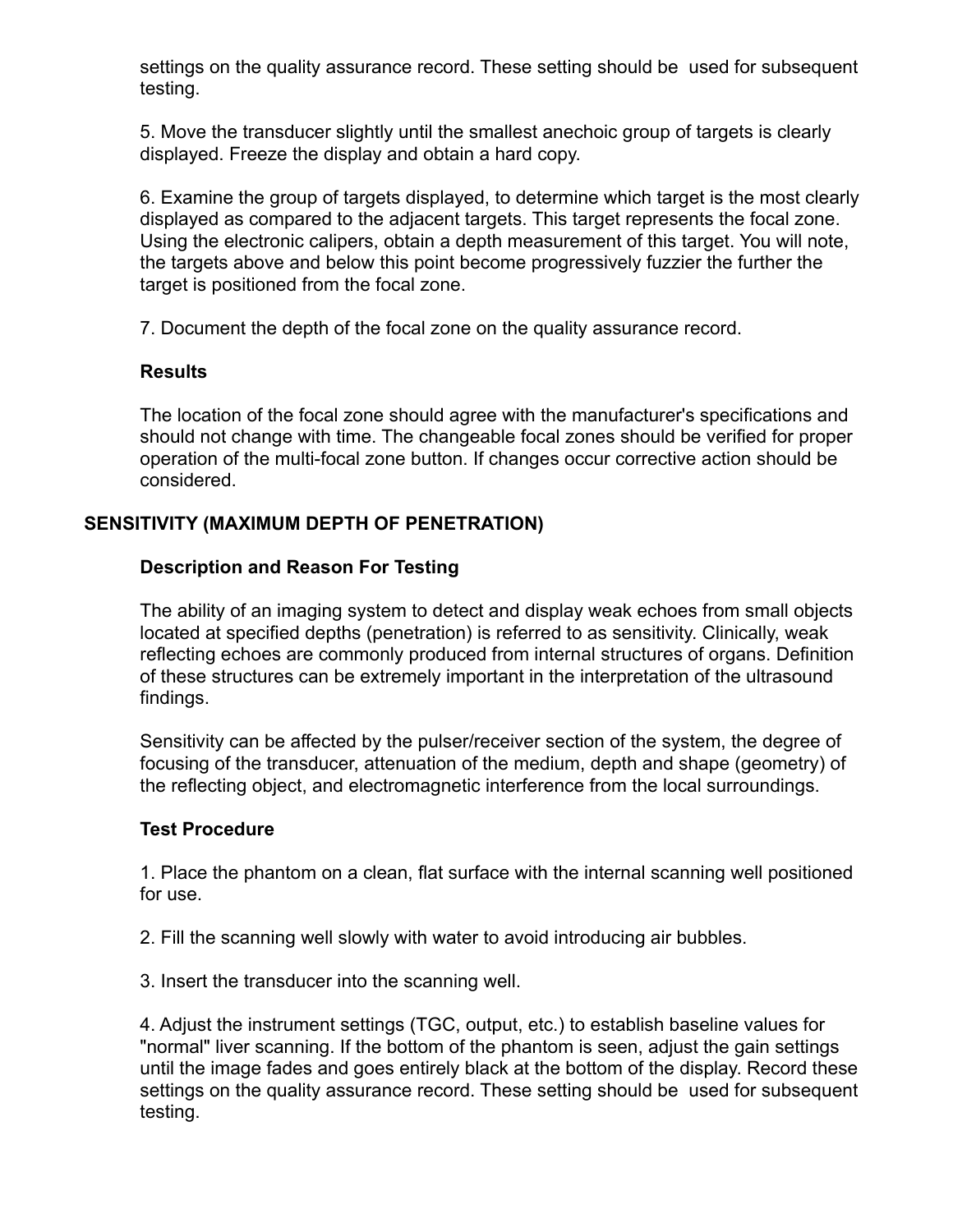5. Note: The test should also be performed with the output set at extreme high and low values, in addition to the values given above. This enables any changes in output to be more easily detected.

6. Move the transducer slightly until the smallest group of anechoic targets are clearly displayed.

7. Freeze image and obtain a hard copy.

8. Examine the image to determine the last or deepest target structure displayed. Using the electronic calipers or the timing markers measure the depth of this target.

9. Document the depth measurement on the quality assurance record.

## **Results**

The depth of penetration should not shift by more than 1.0 cm, when using the same phantom, instrument settings and transducer. If a discrepancy occurs corrective action should be considered by the individual Ultrasound Department.

# **FUNCTIONAL RESOLUTION, DEFINITION AND FILL-IN**

## **Description and Reason For Testing**

Functional resolution is an imaging system's ability to detect and display the size, shape, and depth of an anechoic structure with the test phantom. In practice, the data obtained will give a direct indication of the minimum size structure the system is capable of resolving at a given depth.

Definition and Fill-in describes the ability of an imaging system to detect and display the shape and echogenic characteristics of a structure. Clinically, a correct diagnosis is dependent upon an imaging system's ability to differentiate between a cystic or solid structure versus echo patterns originating from the surrounding normal tissue.

#### **Test Procedure**

1. Place the phantom on a clean, flat surface with the internal scanning well positioned for use.

2. Fill the scanning well slowly with water to avoid introducing air bubbles.

3. Insert the transducer into the scanning well.

4. Adjust the instrument settings (TGC, output, etc.) to establish baseline values for "normal" liver scanning. If the bottom of the phantom is seen, adjust the gain settings until the image fades and goes entirely black at the bottom of the display. Record these settings on the quality assurance record. These setting should be used for subsequent testing.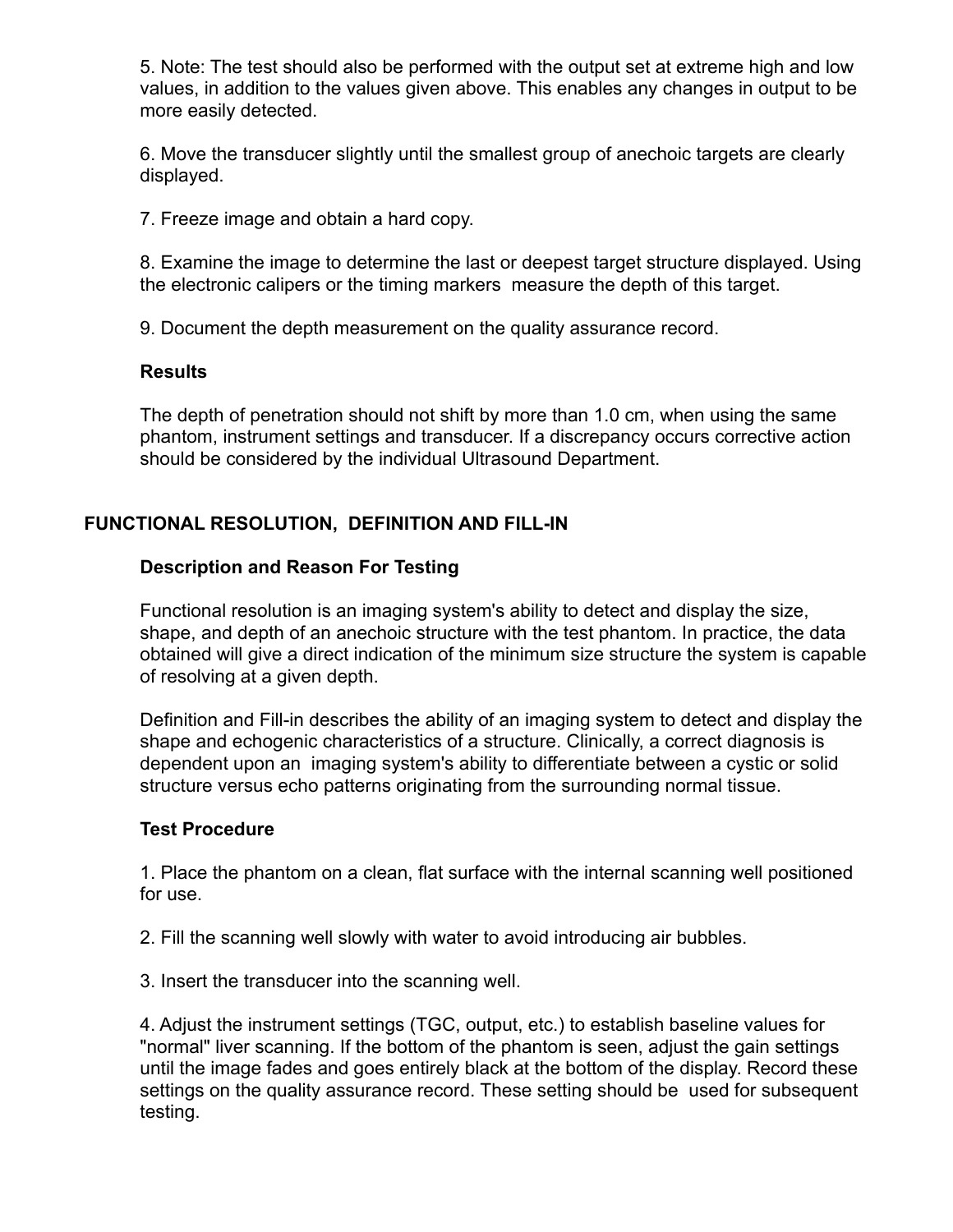5. Move the transducer slightly until the anechoic circular targets are clearly imaged.

6. Freeze image and obtain a hard copy.

7. Examine the image to determine the first and last target in each size group displayed. Record the range of depths visualized for each group. Due to the configuration of the sound beam small targets in the near field may not be imaged.

8. All findings should be documented on the quality assurance record.

## **Results**

The targets should appear circular with sharp clearly defined edges, indicating an abrupt transition from the echogenic to the anechoic region. The targets are anechoic and should be free of any internal echoes or fill-in. However, the presence of internal system noise may manifest itself by producing an observable shade of gray within the target area.

The specific values determined, while significant in their own right, are somewhat less important than stability over time. Performing this test on a routine basis at the same instrument settings should produce the same results. Any changes should be investigated.

# **GRAY SCALE & DISPLAYED DYNAMIC RANGE**

# **Description and Reason For Testing**

Gray scale or gray scale processing uses the amplitude of the echoes received to vary the degree of brightness of the displayed image. The adjustment of the echo signal required to go from a just noticeable (lowest gray scale level) echo to the maximum echo brightness is referred to as the displayed dynamic range. Clinically, gray scale processing and displayed dynamic range allow echoes of varying degrees of amplitude to be displayed in the same image.

# **Test Procedure**

1. Place the phantom on a clean, flat surface with the internal scanning well positioned for use.

2. Fill the scanning well slowly with water to avoid introducing air bubbles.

3. Insert the transducer into the scanning well.

4. Adjust the instrument settings (TGC, output, etc.) to establish baseline values for "normal" liver scanning. If the bottom of the phantom is seen, adjust the gain settings until the image fades and goes entirely black at the bottom of the display. Record these settings on the quality assurance record. These setting should be used for subsequent testing.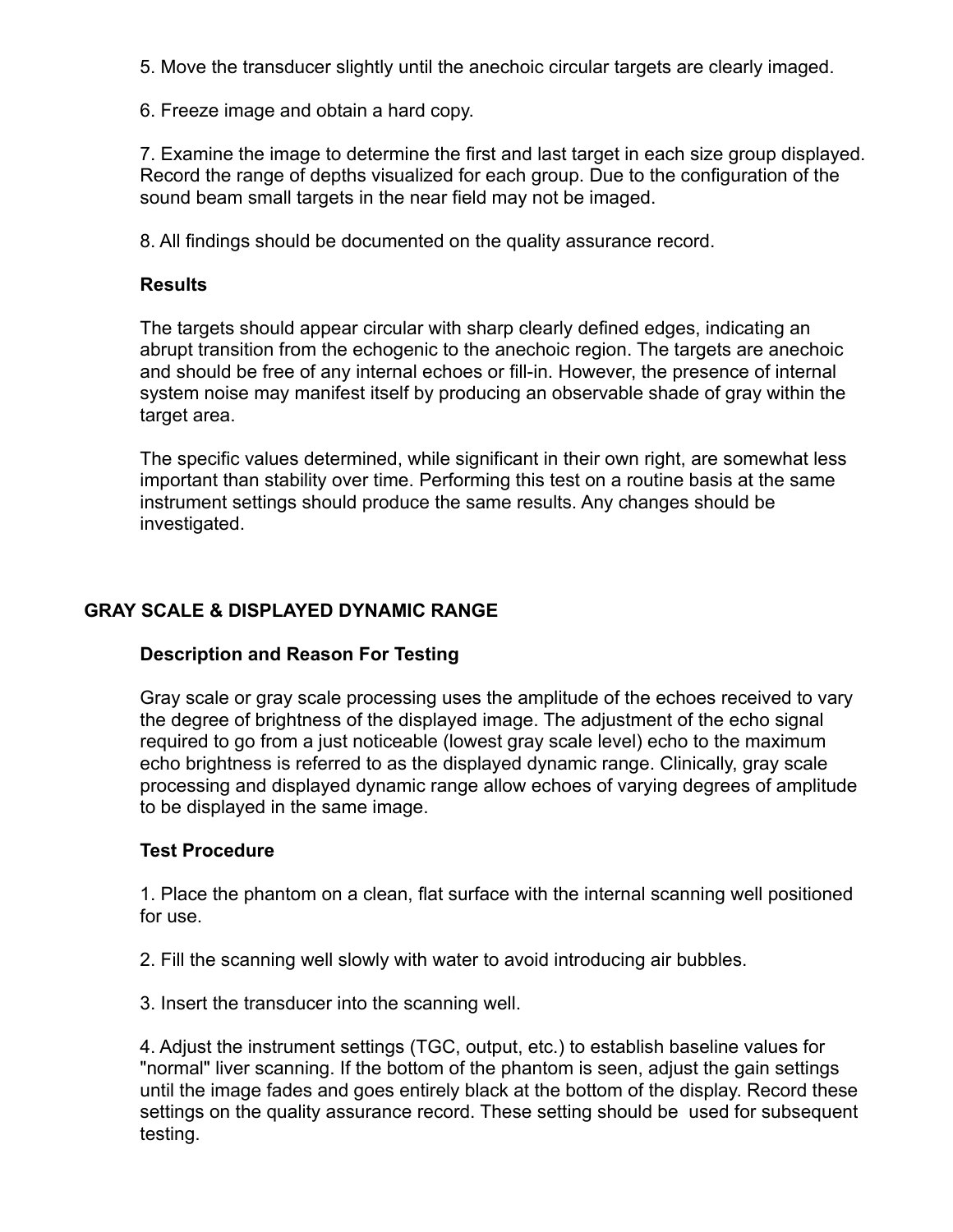5. Move the transducer slightly until the gray scale target group is clearly imaged.

6. Freeze image and obtain a hard copy.

7. Examine the image. The targets should appear circular in shape, with clear sharp edges and vary in the degree of brightness ranging from low to high levels of contrast. The presence or absence of any shadowing behind the structures should be noted.

8. All findings should be documented on the quality assurance record.

## **Results**

This target group varies in echogencity and provides a good indication of the performance of the gray scale processing and displayed dynamic range. The test should be compared with a baseline test using the same instrument setting, to determine if any change in the characteristics of the target group has occurred with time. If changes are noted, they should be investigated.